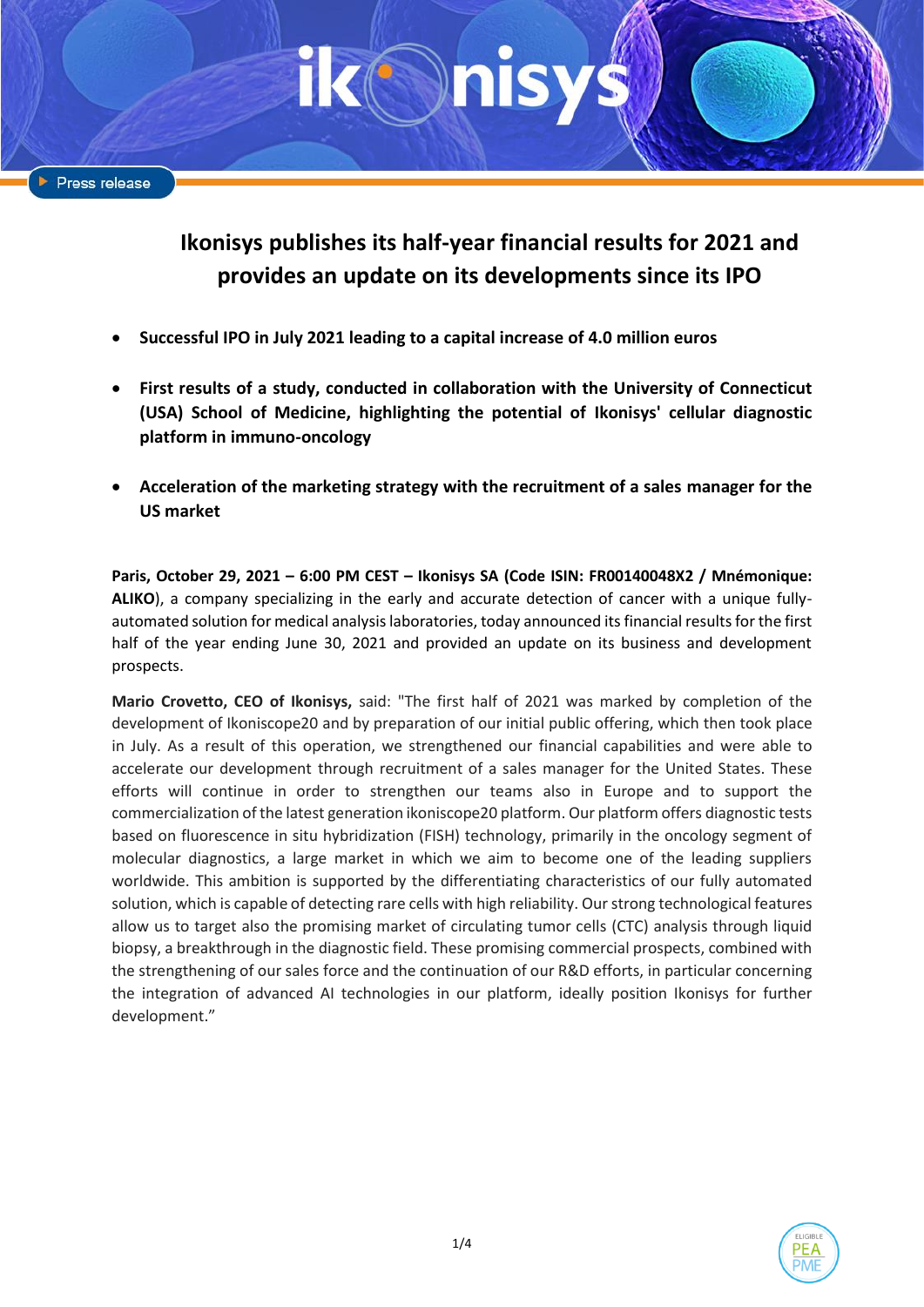| <b>Euros</b>                   | H1 2021    | H <sub>1</sub> 2020 |
|--------------------------------|------------|---------------------|
| Revenues                       | 238,643    | 313,728             |
| <b>COGS</b>                    | $-8,890$   | - 4,703             |
| Operating expenses             | 338,514    | 156,029             |
| <b>Operating profit/(loss)</b> | (108, 761) | 152,997             |
| Financial income/(loss)        | (4, 435)   | (917, 214)          |
| Extraordinary income/(loss)    |            |                     |
| Net profit/(loss)              | (113, 196) | (764, 217)          |

### **Half-yearly results 2021 to June 30, 2021 / Simplified income statement**

## **Details of the main changes in the pro-forma combined financial statements**

Combined revenues for the period that ended on June 30, 2021 amounted to 0.24 million euros and mainly derived from service maintenance contracts stipulated between Ikonisys Inc and historical customers still using the first-generation instrument.

Compared to the same period of the previous financial year, there was a small decrease of €66,019 in revenues which was expected due to the pandemic situation and the related modification of workflow in laboratories that had to face a high amount of Covid-19 testing, limiting their capability to perform other tests, namely FISH tests.

As a result of the corporate restructuring that took place before the IPO in May 2021, interest expenses were significantly reduced, positively affecting net income.

Following the same restructuring, Ikonisys Srl, that is the Ikonisys SA Italian subsidiary, as of June 30, 2021 fully controlled Ikonisys Inc (the US subsidiary). According to IFRS 10, consolidated financial statements were therefore prepared for these two subsidiaries.

#### **Post-closing highlights**

#### • **Successful IPO of Ikonisys at Euronext Growth® Paris**

The IPO resulted in a capital increase of 4.0 million euros via the issue of 700,000 new ordinary shares.

### • **The initial results of a study demonstrate the capability of the Ikoniscope20 rare cell detection platform to enumerate specific populations of CD8 T cells**

Using Ikoniscope20 platform's high speed scan, 80 extremely rare antigen-specific CD8 T cells from over a million blood cells were identified. Antigen-specific T cells play a central role in immunity against cancers and infectious agents through their ability to kill malignant cells after recognition by the T cell receptor. This is a further demonstration, in collaboration with the University of Connecticut (USA) School of Medicine, of the potential of Ikonisys' technology in immunooncology through its ability to detect rare cells in general, and circulating tumor cells in particular.

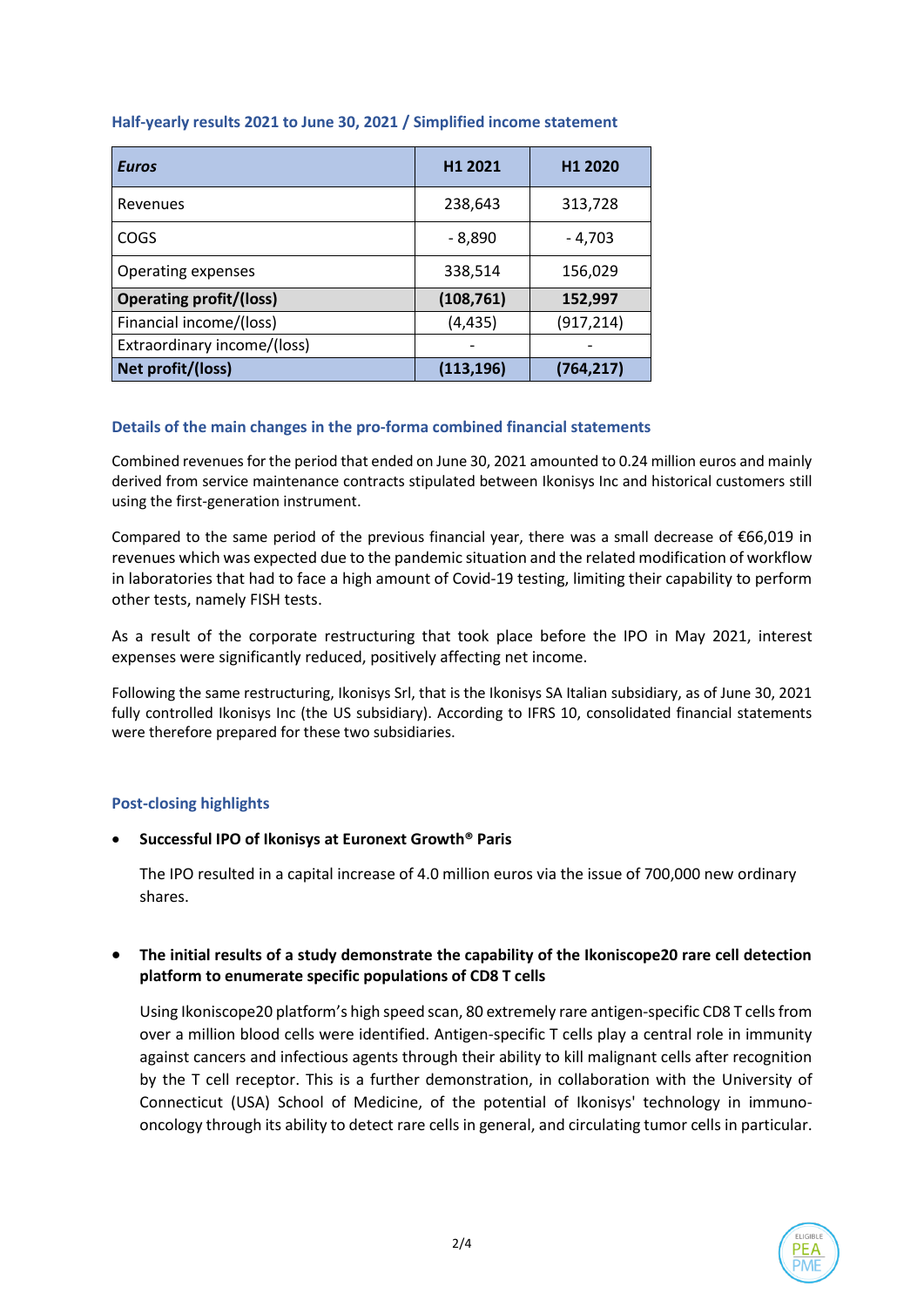#### • **Recruitment of Manny Iglesias as Sales Director for the US market**

Manny Iglesias will be responsible for accelerating Ikoniscope20 sales in the US by strengthening the Company's presence in new geographical areas of the United States while optimizing the marketing and sales strategy. Manny's business leadership and extensive experience in building strong customer relationships will support Ikonisys' accelerated growth.

### **Strategy and outlook**

In the coming months, the Company intends to accelerate the development of its strategy announced at the time of the IPO, in particular the commercialization of the Ikoniscope20 platform in the United States and Europe by capitalizing on the strengthening of its sales force and on its existing and future partnerships with prestigious clinical, academic and private laboratories. Ikonisys will also continue its R&D efforts to enrich the ikoniscope20 platform and integrate artificial intelligence technologies.

#### **Next financial press release: April 22, 2022**

#### **About Ikonisys**

Ikonisys SA is a cell-based diagnostics company based in Paris (France), New Haven (Connecticut, USA) and Milan (Italy) specialized in the early and accurate detection of cancer. The company develops, produces and markets the proprietary Ikoniscope20® platform, a fully-automated solution designed to deliver accurate and reliable detection and analysis of rare cells. Ikonisys has received FDA clearance for several automated diagnostic applications, which are also marketed in Europe under CE certification. Through its breakthrough fluorescence microscopy platform, the company continues to develop a stream of new tests, including liquid biopsy tests based on Circulating Tumor Cells (CTC).

For further information, please go to [www.Ikonisys.com](http://www.ikonisys.com/)

#### **Contacts**

| <b>Ikonisys</b>        | <b>NewCap</b>                                    | <b>NewCap</b>                                 |
|------------------------|--------------------------------------------------|-----------------------------------------------|
| Alessandro Mauri       | Olivier Bricaud / Louis-Victor Delouvrier        | Nicolas Merigeau                              |
| CFO                    | <b>Investor Relations</b>                        | <b>Media Relations</b>                        |
| investors@Ikonisys.com | Ikonisys@newcap.eu<br>Tel.: +33 (0)1 44 71 94 92 | Ikonisys@newcap.eu<br>Tel.: $+33(0)144719498$ |

#### **Disclaimer**

This press release contains forward-looking statements about the Company's prospects and development. These statements are sometimes identified by the use of the future tense, the conditional tense and forward-looking words such as "believe", "aim to", "expect", "intend", "estimate", "believe", "should", "could", "would" or "will" or, where appropriate, the negative of these terms or any other similar variants or expressions. This information is not historical data and should not be construed as a guarantee that the facts and data set forth will occur. This information is based on data, assumptions and estimates considered reasonable by the Company. It is subject to change or modification due to uncertainties relating to the economic, financial, competitive and regulatory environment. This information contains data relating to the Company's intentions, estimates and objectives concerning, in particular, the market, strategy, growth, results, financial situation and cash flow of the Company. The forward-looking information contained in this press release is made only as of the date of this press release. The Company does not undertake to update any forward-looking information contained in this press release,